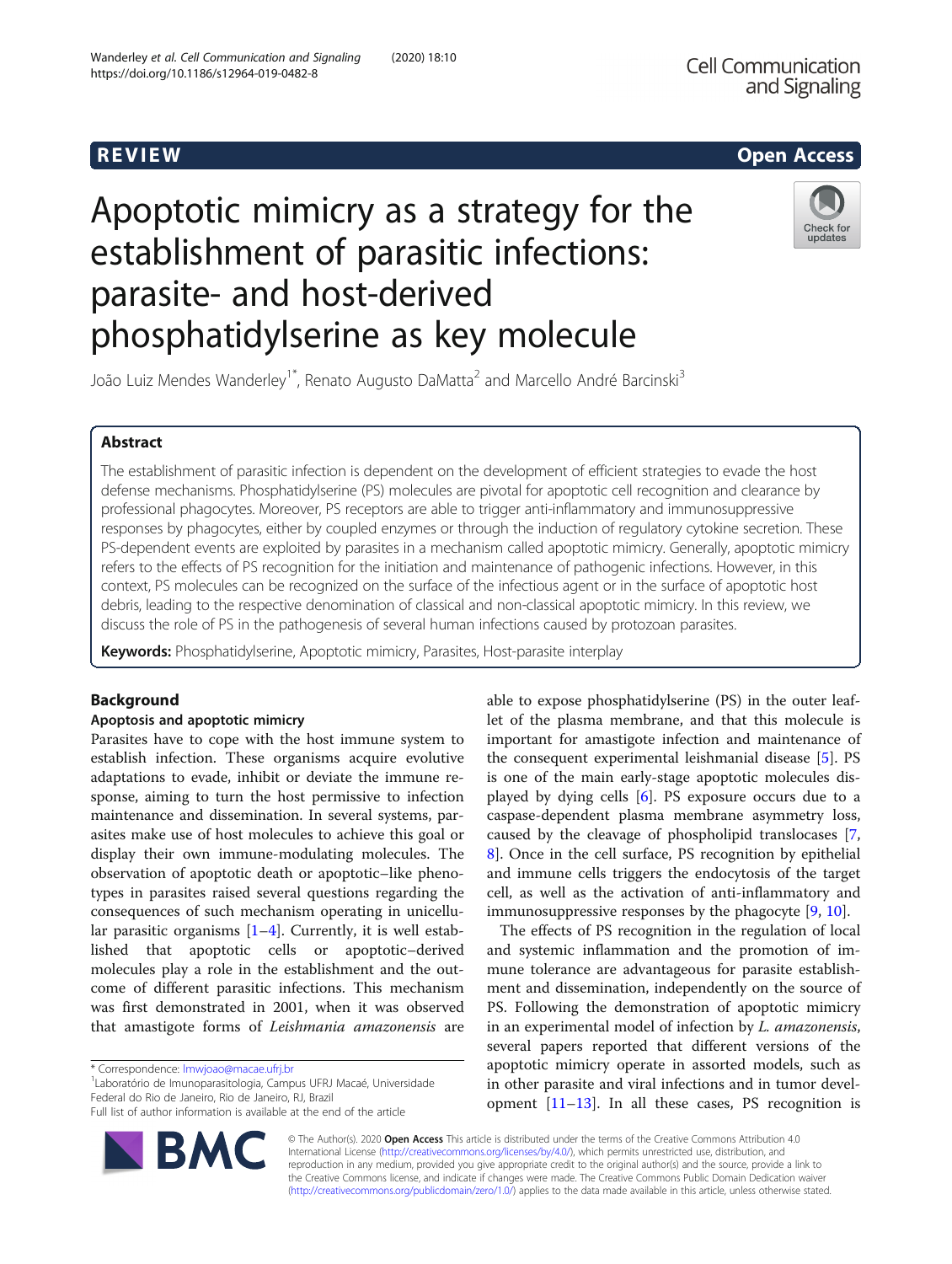involved in the pathogenesis and maintenance of the disease caused by those infective agents and tumor cells. The better understanding of the role of PS in these events led to the description of two distinct patterns of apoptotic mimicry: classical and non-classical apoptotic mimicry [\[12\]](#page-7-0). Classical apoptotic mimicry ensues when the source of PS is the plasma membrane of the organism or cell taking advantage of PS recognition. This mechanism operates in (a): enveloped viral infections. Several viruses are able to invade and deactivate host cells through PS on their envelope surface [[11,](#page-7-0) [12,](#page-7-0) [14](#page-7-0)– [16\]](#page-7-0), (b): tumor development. Tumor cells and shed microvesicles display PS on their surface, promoting tumor spreading, immune tolerance and endothelial cell activation  $[11, 13, 17-19]$  $[11, 13, 17-19]$  $[11, 13, 17-19]$  $[11, 13, 17-19]$  $[11, 13, 17-19]$  $[11, 13, 17-19]$  $[11, 13, 17-19]$  $[11, 13, 17-19]$ , and (c) parasite infections, which are the focus of the present review. On the other hand, non-classical apoptotic mimicry occurs when pathogens or tumor cells take advantage of PS exposed by host cells, either by inducing cell death in host cells, or following natural death due to host cell activation or inflammation. This is the case of some non-enveloped viruses [[12\]](#page-7-0) and parasites.

In this review we propose to discuss the role of PS in the context of both classical and non-classical apoptotic mimicry, on the perspective of different parasite infections of interest for human health.

## Classical apoptotic mimicry Definition

Apoptotic mimicry was first demonstrated as a strategy employed by intracellular parasites in which exposed PS acts as a signal for parasite internalization in host cells and induces an anti-inflammatory response. PS translocation to the outer leaflet of the plasma membrane can occur transiently in several circumstances, such as T cell, mast cell and platelet activation, myotube formation and endothelial cell inflammatory stimulation [[20](#page-7-0)–[25](#page-7-0)]. However, constitutive and irreversible PS translocation is a characteristic of early apoptotic cells and is usually followed by cell death [\[6](#page-7-0), [7](#page-7-0), [26,](#page-7-0) [27\]](#page-7-0). In the original description of apoptotic mimicry, viable L. amazonensis amastigotes were shown to expose PS as a strategy to persist in the host [[5\]](#page-7-0). The main impact of this mechanism was the decrease in nitric oxide (NO) production by infected macrophages. NO is the main macrophagic microbicidal molecule with activity against parasites, since it is capable of inactivate several metabolic enzymes by nitrosylation reactions [[28\]](#page-7-0). Currently, in addition to the original description, it is well established that PS exposed on viral particles, tumor cells and, particularly, protozoan parasites can play a similar role [[11\]](#page-7-0). Thus, in the first part of this review we will discuss the role of PS molecules in classical apoptotic mimicry performed by parasites of importance in human diseases.

## Leishmania amazonensis

Parasites of the genus Leishmania are the causative agents of leishmaniasis, a neglected disease that affects 1,3 million people, mostly in tropical and subtropical countries, leading to 20.000 deaths per year. It is estimated that over 1 billion people live in endemic areas at risk of infection [[29](#page-7-0)]. These protozoan organisms are heteroxenic parasites that infect phlebotomine sandfly vectors and mammalian hosts, including humans. Promastigote forms survive in the intestinal tract of phlebotomines and differentiate into metacyclic promastigotes, the infective stage for mammalian hosts. When deposited in the lesion during blood feeding, metacyclics are able to resist the innate immune system and infect phagocytic cells, differentiating into non-motile, rounded amastigotes. These forms are able to proliferate inside parasitophorous vacuoles in the host cell, adding to cell disruption, infection of new host cells and dissemination [[30](#page-7-0), [31\]](#page-7-0).

The observation of PS exposure in L. amazonensis parasites was made when promastigote forms were submitted to a heat shock by transferring them from 23 °C to 37 °C, mimicking the temperature shift during a natural infection. Most promastigotes under these stressful conditions lose their viability, normal morphology and energetic metabolism [[32\]](#page-7-0). Amastigote forms are adapted to the higher temperatures and lower pH encountered in mammalian hosts; therefore, they should not display apoptotic features in these conditions [\[33](#page-7-0), [34](#page-7-0)]. However, when purified from mice lesions or macrophages in in vitro cultures, amastigotes expose PS in the outer leaflet of the plasma membrane, despite the maintenance of viability, morphology, and ability to infect other cells, animals, phlebotomine sandflies and to differentiate into promastigote forms [[5](#page-7-0), [35](#page-7-0)–[37](#page-7-0)]. This observation led to the question whether PS exposure on amastigotes plays a role in the normal biology of the parasite, unrelated to cell death. It was observed that the recognition of PS on the surface of these parasites is fundamental for amastigote uptake by macrophages and, most importantly, to induce a permissive status in the host cell, allowing parasite intracellular growth and maintenance [\[5,](#page-7-0) [35](#page-7-0)–[37](#page-7-0)]. During amastigote infection, PS is able to induce TGFβ1 and IL-10 production by macrophages, which decreases NO production  $[5, 35, 36]$  $[5, 35, 36]$  $[5, 35, 36]$  $[5, 35, 36]$  $[5, 35, 36]$  $[5, 35, 36]$ . Actually, the events triggered by PS recognition on amastigotes are similar to the ones observed during apoptotic cell recognition, as depicted in Fig. [1](#page-2-0)a. This similarity inspired the apoptotic mimicry concept to describe the phenomenon [\[5](#page-7-0)].

It is well established that susceptibility and resistance to Leishmania infection depends on the genetic background of the host, which, in turn, defines the properties of the anti-parasite immune response [[31\]](#page-7-0). The first observation of apoptotic mimicry in amastigotes was made in the BALB/c mouse model of infection. BALB/c mice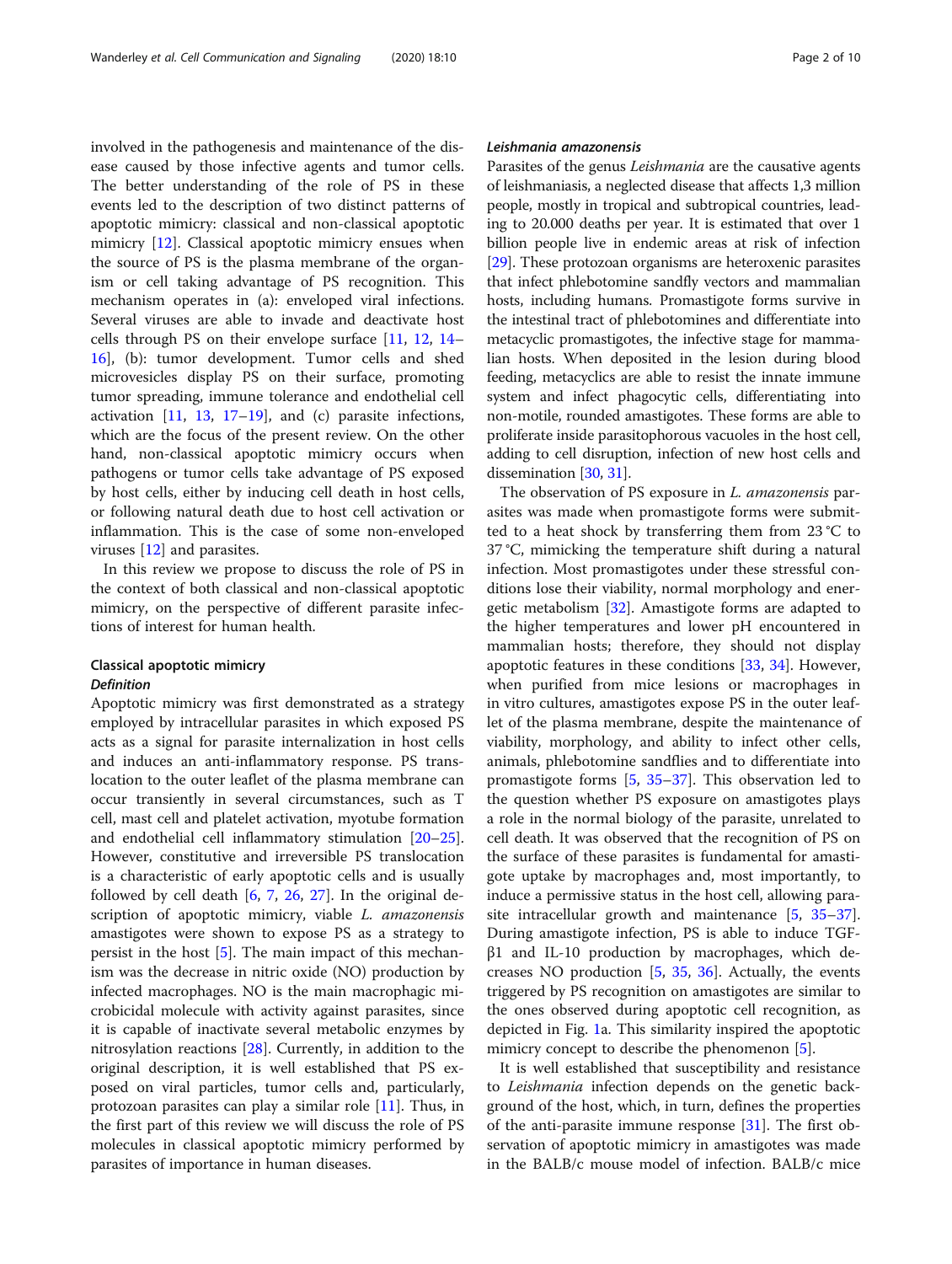<span id="page-2-0"></span>

are susceptible to the infection with most of Leishmania species [[31,](#page-7-0) [38](#page-7-0)]. In *L. amazonensis* infection, when amastigotes are obtained from mice strains with different susceptibility profiles, it was observed that PS exposure also varies, and directly correlates with host susceptibility [[35](#page-7-0)], indicating that PS exposure on the amastigote is regulated by host intrinsic factors. Amastigotes purified from different mice strains and, therefore, with different amounts of PS exposed, maintain their distinctive infection capacity when infecting an unrelated host confirming that the amount of PS exposed defines the infective capacity of these parasites [[35\]](#page-7-0). Interestingly, it was observed that an intrinsic pressure from the immune system is responsible to induce PS exposure on intracellular amastigotes. Amastigotes obtained from infected immune-deficient mice do not expose PS at their surface and the adoptive transfer of immune-competent primed T lymphocytes revert this phenotype [\[36](#page-7-0)]. Experimental evidences suggest that NO synthesis pathway is responsible for the induction of PS exposure on intracellular amastigotes, since the immune

activation of infected iNOS (inducible nitric oxide synthase) KO macrophages does not stimulate PS exposure on the intracellular parasites. In addition, PS-dependent induction of polyamine synthesis by infected macrophages protects PS-exposing amastigotes from death. Infected macrophages that induce PS exposure on the intracellular parasites must maintain detectable levels of iNOS and arginase 1 expression [[36](#page-7-0)]. Therefore, PS exposure is an adaptive response of intracellular amastigotes of L. amazonensis that counteracts the immune activation of the host cell. The biochemical mechanisms that regulate the translocation of PS in the parasite need to be determined, although there are some reports indicating that PS exposure in Leishmania parasites may be independent on metacaspase activation, dependent on endoplasmic reticulum oxidative stress in some species or dependent on caspase-like activity [[39](#page-7-0)–[42\]](#page-8-0). In addition, it is necessary to elucidate whether PS exposure on amastigotes occurs in different Leishmania species and its role for the establishment of the infection.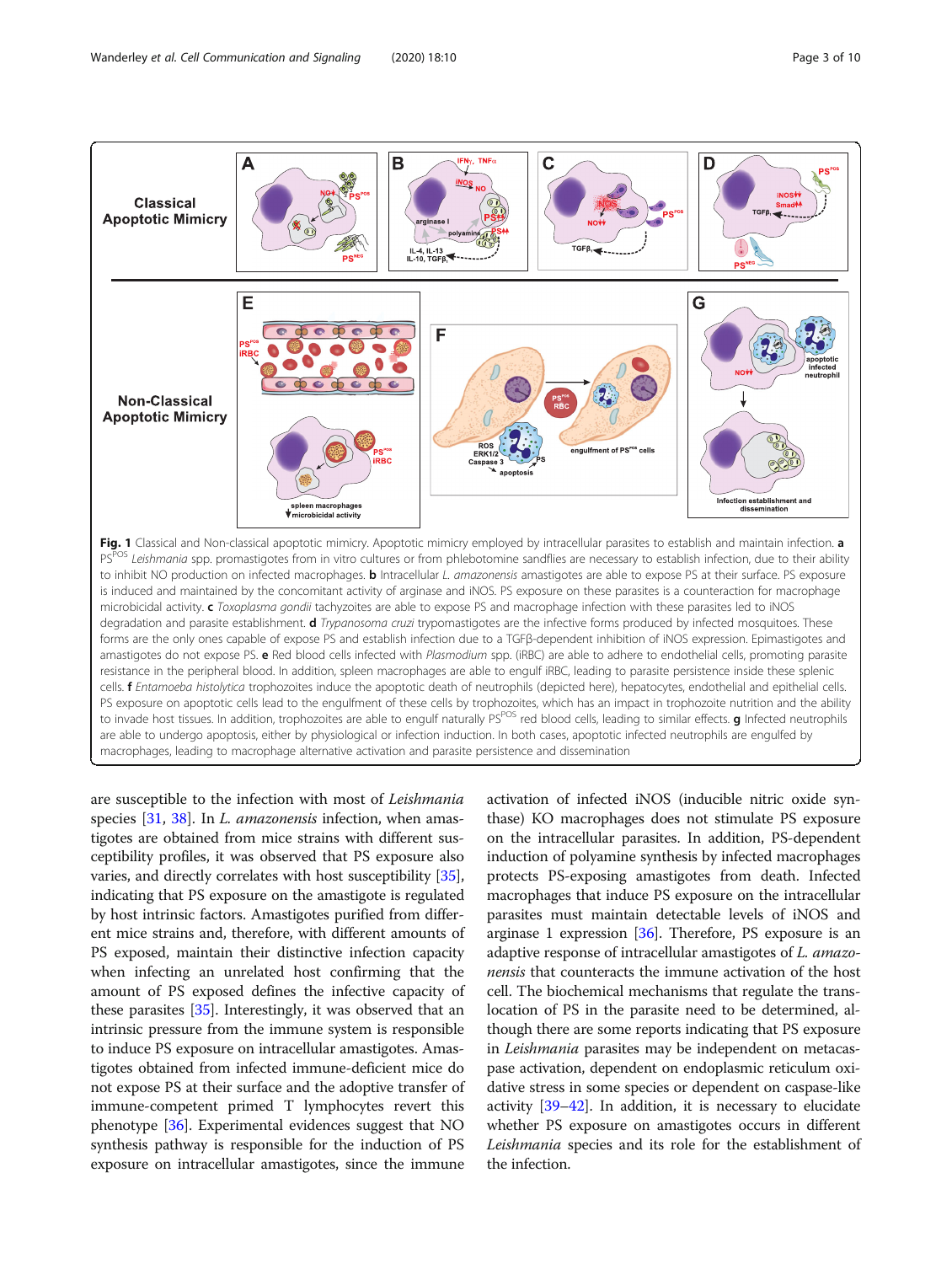As already stated, PS-exposing promastigotes are undergoing apoptotic death and, therefore, are not viable [[43](#page-8-0)–[45](#page-8-0)]. However, PS-exposing promastigotes do cooperate with viable parasites to establish infection (Fig. [1b](#page-2-0)). The population of infective promastigotes derived from in vitro cultures and from phlebotomine sandflies contains a significant percentage of apoptotic, nonviable, PS-exposing parasites [\[44,](#page-8-0) [45\]](#page-8-0). The removal of the non-viable, PS-exposing parasites from the infective inoculum, decreases and, depending on the efficiency of the purification method, can even abrogate its infective capacity [[44](#page-8-0), [45](#page-8-0)]. The lack of nutrients in the culture media or in the intestinal tract of the sandfly is one of the signals that drive the differentiation of metacyclic promastigotes [\[46](#page-8-0)]. It is possible that a sub-population of promastigotas, unable to cope with these conditions, dies by apoptosis exposing PS in the process. Apoptotic metacyclic promastigotes are able to modulate macrophage activation allowing the establishment of the viable parasites. This mechanism was shown to operate in different Leishmania species, such as L. major, the main species related to leishmaniasis in the Mediterranean Europe, western Asia and north Africa and L. amazonensis, the causative agent of diffuse and disseminated leishmaniasis in the America [\[44,](#page-8-0) [45\]](#page-8-0).

#### Trypanosoma cruzi

Chagas disease affects about 8 million people in the world [[47](#page-8-0)] and is caused by the protozoan Trypanosoma cruzi that exists in three basic forms: amastigotes, trypomastigotes and epimastigotes. Trypomastigotes are released in the invertebrate vector feces and gain access to the mammalian host at the site of the vector bite or through a mucosal entry, infect host cells and differentiate into amastigotes that multiply and differentiate back into trypomastigotes. These forms are eventually drawn by the blood sucking vectors and in their gut differentiate into epimastigotes that turn back into trypomastigotes in the rectum of the vector [[47\]](#page-8-0).

All three forms have been studied to better understand the biology of the parasite. Epimastigotes are replicative forms that are killed by vertebrate host cells. Amastigotes are replicative intracellular forms, found in the vertebrate host cells that are capable of new infections and trypomastigotes are infective forms unable to replicate and when released by the vector, needs to cope with the vertebrate immune system  $[48]$  $[48]$ . PS exposure has been analyzed in all three forms of the parasite [\[49](#page-8-0)]. About 50% of trypomastigotes from mice blood or obtained from Vero cultures are able to expose PS at the outer leaflet of their plasma membrane. Epimastigotes and amastigotes do not to expose PS. When trypomastigotes differentiate into epimastigotes, PS exposure is abolished. In addition, trypomastigotes are able to trigger a TGF-β1 signaling pathway, leading to a decreased expression of iNOS in infected activated mice macrophages [[49](#page-8-0)], as described in Fig. [1](#page-2-0)c. Thus, only the form that interacts with host macrophages, during the establishment of the infection, exposes PS.

#### Toxoplasma gondii

Toxoplasma gondii is an obligatory intracellular parasite of the phylum apicomplexan and is the etiological agent of toxoplasmosis. In humans, toxoplasmosis is one of the most recurrent infections infecting around 1/3 of the world's population  $[50]$  $[50]$ . T. gondii was the second described protozoan capable of employ classical apoptotic mimicry [[51](#page-8-0)]. Exposure of PS to the outer surface of T. gondii plasma membrane induces macrophage to release TGF-β1 leading to a decreased iNOS expression and reduced NO production [\[51](#page-8-0)]. The lower NO production decreases host cell microbicidal function and thus enhances parasite survival. We have recently shown that the mechanism of inhibition of NO production differs in distinct macrophage cell lines: iNOS is degraded in peritoneal macrophage-like lineage but remains expressed in RAW 264.7 lineage [\[52](#page-8-0)]. Santos et al. [[53\]](#page-8-0) isolated two subpopulations of  $T.$  gondii: the  $PS<sup>POS</sup>$  subpopulation exposes PS in the outer plasma membrane layer and performs apoptotic mimicry, whereas the  $PS<sup>NEG</sup>$  subpopulation display no such feature. Analysis of vacuoles formed after host cell invasion by these subpopulations reveals that  $PS^{POS}$  T. gondii are located in narrow vacuoles, indicating active penetration (Fig. [1](#page-2-0)d). In contrast,  $PS<sup>NEG</sup>$ subpopulation of T. gondii dwells in large vacuoles, indicative of phagocytosis  $[54]$  $[54]$ . The PS<sup>POS</sup> subpopulation of T. gondii is the only one capable of actively penetrating non-phagocytic host cells and inhibiting NO production following activated macrophage infection (Fig. [1](#page-2-0)d). However, in in vivo infection with a mixture of both PS subpopulations promotes longer survival in mice than infection with isolated subpopulations. Infection with PS<sup>POS</sup> T. gondii triggers high parasite burden identified in animal tissue samples. In contrast,  $PS<sup>NEG</sup> T. gondii$  induce an exacerbated inflammatory process. In both cases, the viability of mice is compromised [\[53\]](#page-8-0).

## Non-classical apoptotic mimicry Definition

Death of host cells, either by direct effects of the infective agent or as a consequence of inflammatory cell activation are possible features of a cycle of infection [[55](#page-8-0)– [58\]](#page-8-0). The accumulation of apoptotic cells and apoptotic bodies defines the outcome of the inflammatory and immune responses, contributing to the development of a tolerogenic environment  $[59–62]$  $[59–62]$  $[59–62]$  $[59–62]$ . In this case, parasites, viruses and possible other pathogens can coopt PS exposed by host dying cells as a strategy to create an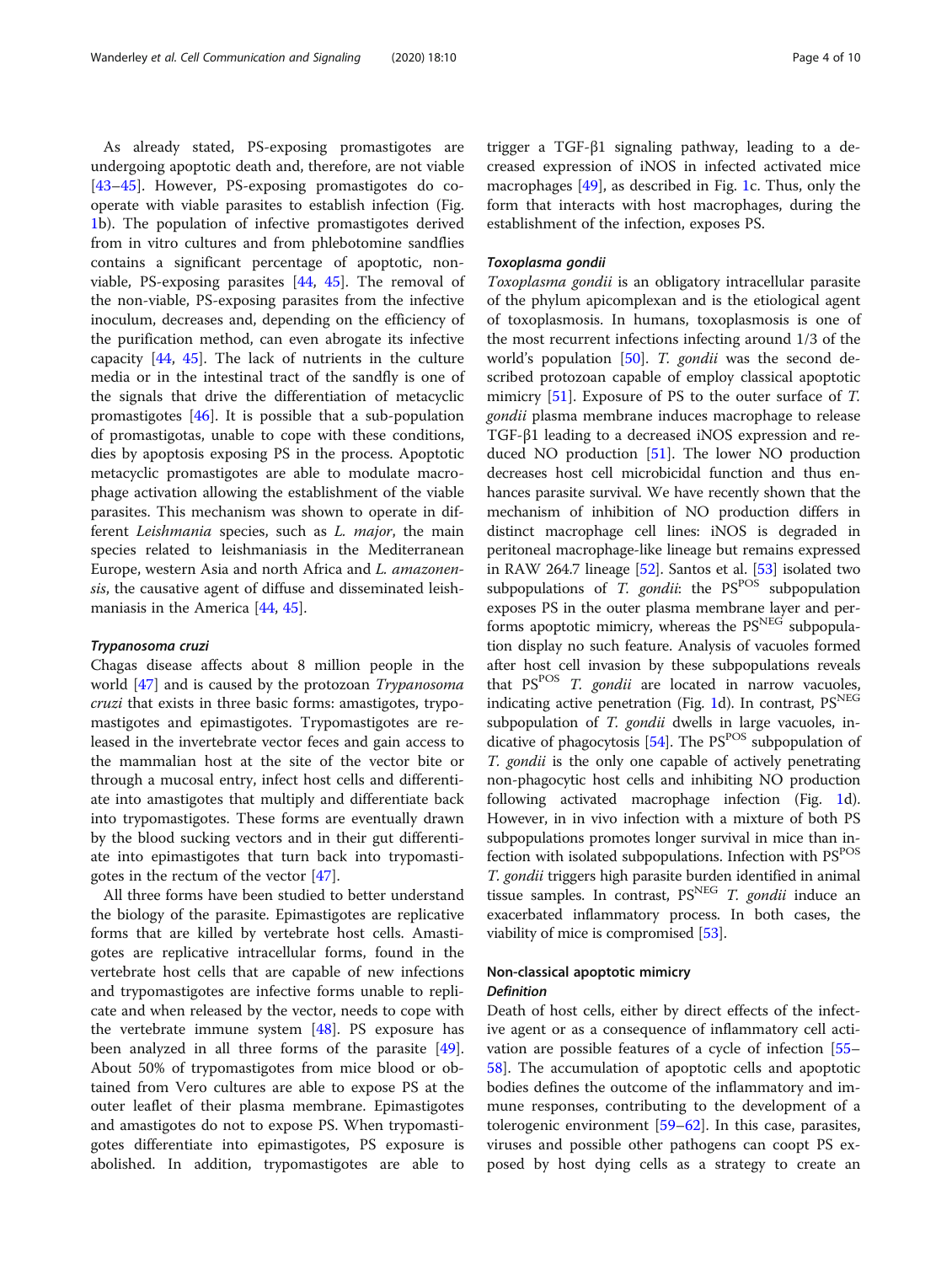environment that allows the infection to establish and to disseminate with effects on the disease severity and maintenance [[55](#page-8-0)–[58](#page-8-0)]. Therefore, in the last part of this review, we will discuss the consequences of PS exposing by host-derived cells for parasitic infections, the so called non-classical apoptotic mimicry [\[12](#page-7-0)].

## Plasmodium spp.

Plasmodium is a genus of the apicomplexan phylum with more than 100 species that infect reptiles, birds and mammals [[63](#page-8-0)] and has species of the *Anopheles* mosquitoes as vectors [[64\]](#page-8-0). Humans are infected by 5 species of Plasmodium parasites (P. falciparum, P. vivax, P. malariae, P. ovale and P. knowlesi) that cause a disease known as malaria. This is a world-spread disease, with severe complications and significant morbidity and mortality and with no available vaccine. The cycle of these parasites is complex, with an exoerythrocytic and an erythrocytic phase. The erythrocytic phase involves the infection of erythrocytes (red blood cells - RBC) by the merozoite stage, that differentiate into ring stage, followed by the trophozoite stage, shizogony and the release of new merozoites with the rupture of RBC [\[65](#page-8-0)]. The erythrocytic phase of the cycle consumes RBC causing anemia, which is one of the clinical manifestations of malaria. Infection of RBC by Plasmodium spp. causes a considerable stress in these host cells interfering with their normal life span.

Normal RBCs age in the circulation and end up being removed and degraded from the circulation and degraded by spleen macrophages [\[66\]](#page-8-0). Aged RBCs exposes PS as one of the main "eat me" signal [[67\]](#page-8-0). RBCs can also suffer life-threatening damage during its life course, leading to programmed cell death known as eryptosis. This type of cell death may be caused by different cellular stress that also induces the exposure of PS and con-sequent phagocytosis by spleen macrophages [[68\]](#page-8-0). In addition, it has been reported that *Plasmodium* spp. infected RBCs (iRBCs) suffer great stress and expose PS. Treatment of mice with compounds that induce eryptosis, in different models of rodent experimental malaria, results in higher PS exposure of iRBCs and lower parasitemia This indicates that induced eryptosis may be an interesting strategy to treat malaria, although, the direct effect of the compound on intracellular RBC parasites cannot be ruled out [[69](#page-8-0)] Nevertheless, it is not clear how PS exposure by iRBC affects the parasite or the host [[69\]](#page-8-0). Interestingly, exposure of PS by Plasmodium-iRBCs may help parasite clearance from blood by spleen macrophages [\[70](#page-8-0)]. Alternatively, PS exposed by iRBC may turn these cells into "Trojan horses", since PS exposure by iRBC induces uptake by macrophages, and at the same time may disarm the microbicidal capacity of these host cells due to the induction of anti-inflammatory responses [\[71\]](#page-8-0). Macrophage deactivation may lead to parasite persistence (Fig. [1e](#page-2-0)), which corroborates with latent merozoites forms found in the spleen of infected mice [\[72](#page-8-0)] and in mice dendritic cells [\[73\]](#page-8-0).

PS is exposed by *P. falciparum*-iRBC in in vitro cultures [[74,](#page-8-0) [75](#page-8-0)] and may be related to cytoadherence to vascular endothelium [[76\]](#page-8-0). The role of PfEMP1 (P. falciparum erythrocyte membrane protein 1) on cytoadher-ence by P. falciparum-iRBC has been demonstrated [\[77](#page-8-0)], but cytoadherence of iRBC involves distinct cell surface receptors [\[77\]](#page-8-0), suggesting that PS exposure by iRBCs may also be involved. Cytoadherence, which avoids parasite removal from circulation is part of the physiopathology of malarial infection and eventually contributes to host death (Fig. [1](#page-2-0)e). PS exposure of iRBCs has been demonstrated in humans with P. falciparum infection [[78\]](#page-8-0) and in mice infected with P. yoelii [[79](#page-8-0)] and P. ber-ghei [\[80](#page-8-0)]. Although PS exposure has not been demonstrated in P. vivax-iRBC it is possible that this mechanism plays a role in human infections by this parasite [[76\]](#page-8-0).. Cytoadherence, which avoids parasite removal from circulation is part of the physiopathology of malarial infection and eventually contributes to host death. Furthermore, it has been demonstrated that febrile temperatures induce higher PS exposure in P. falciparum-iRBCs suggesting a correlation between severity and PS exposure on iRBCs in this disease [\[81](#page-8-0)]. On the other hand, PS exposure by iRBC may increase their phagocytosis by spleen macrophages (Fig. [1e](#page-2-0)), removing parasites from the circulation, but also causing anemia [[82,](#page-8-0) [83](#page-8-0)]. In addition, it has also been demonstrated that patients with uncomplicated P. falciparum and P. vivax malaria of display high levels of anti- phospholipid antibodies including anti-PS which may favor iRBC opsonization and parasite clearance [\[84](#page-8-0)]. Furthermore, it has been recently demonstrated that malaria patients infected with P. vivax, P. falciparum, P. knowlesi and P. malariae have higher IgM and IgG anti-PS antibody levels, when compared with healthy controls. The levels of anti-PS antibodies correlate with severity of patient's anemia [\[85](#page-8-0)]. This is especially true in patients bearing P. vivax infections. These facts reinforce the evidences that PS exposed in RBC of infected patients have important, implications in the pathogenesis of malarial infections. The clearance by macrophages of antibody opsonized PS exposed on iRBC exposing PS would involve FC receptors, avoiding the anti-inflammatory response caused by PS [[71\]](#page-8-0), which would be advantageous to the host. Finally, the treatment of mice, in different models of rodent experimental malaria, with compounds that induce eryptosis, results in higher PS exposure of iRBCs and lower parasitemia, indicating that induced eryptosis may be an interesting strategy to treat malaria, although, the direct effect of the compound on intracellular RBC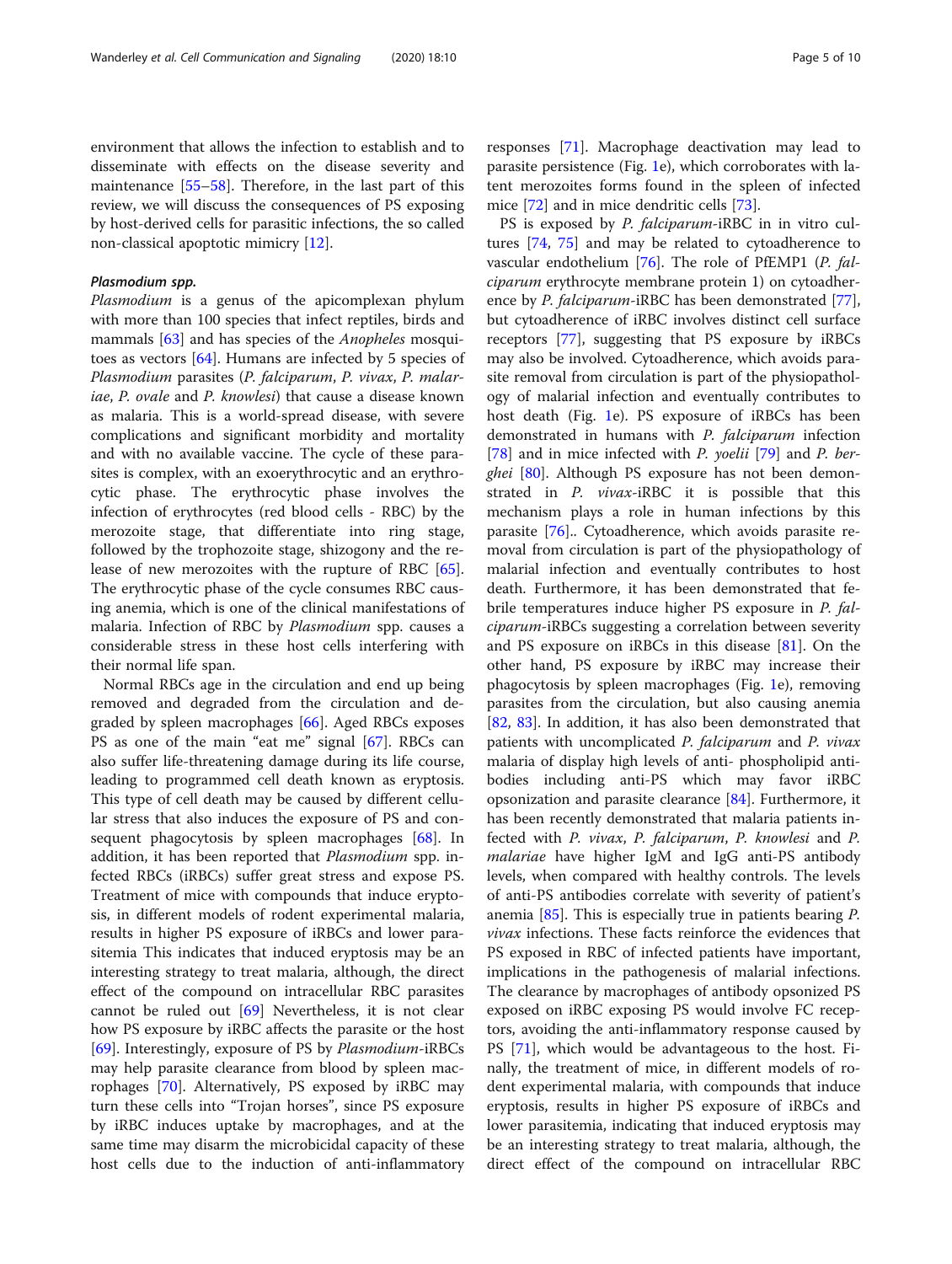parasites cannot be ruled out [[69\]](#page-8-0). In summary, *Plasmo*dium spp. infection of RBC enhances PS exposure, but the physiological role of this exposure remains to be elucidated by further in vivo studies.

### Entamoeba histolytica

Amebiasis is a human disease caused by protozoan parasites of the genus Entamoeba. Some species can be found as commensal organisms in the intestinal tract. However, when they develop an invasive phenotype they can penetrate the tissues causing dysentery, colitis and liver abscesses [\[86](#page-8-0), [87\]](#page-9-0). Invasion of host tissues and disease promotion is correlated with the ability of the parasite to kill and engulf host cells. Actually, Entamoeba histolytica, the main pathogenic species, is able to induce cell death in neutrophils, epithelial cells, lymphocytes and hepatocytes, both in in vitro and in vivo conditions [[88](#page-9-0)–[90](#page-9-0)]. Trophozoites of  $E$ . histolytica are able to trigger a NADPH-dependent production of reactive oxygen species (ROS) in host cells, which induces the ERK1/2 and caspase 3-dependent apoptotic death of the host cell [[90\]](#page-9-0). The exact mechanism by which these parasites are able to induce the apoptotic death of host cells is still unknown. Cell killing is dependent on contact mediated by lectins expressed by the parasite, interacting with Nacetylgalactosamine containing proteoglycans expressed by host cells [\[88](#page-9-0)]. Liver abscesses and hepatic failure caused by E. histolytica infections can be prevented by treating infected mice with the pan-caspase inhibitor zVAD-fmk, indicating that apoptosis of host cells plays a role in pathogenesis and disease severity [[91](#page-9-0), [92\]](#page-9-0). In addition to inducing apoptotic death of host cells, virulence of *E. histolytica* is dependent on the ability of these parasites to engulf host cells. This process is used to identify pathogenic ameba in the gut, since it is possible to observe engulfed host cells inside the parasites in cytological analysis of gut content [\[88](#page-9-0), [90](#page-9-0), [93\]](#page-9-0). PATMK, a transmembrane kinase protein has been identified as a receptor at the surface of trophozoites that participates in the engulfment of apoptotic cells [[91\]](#page-9-0). The main ligand recognized by trophozoites of E. histolytica is PS. The ability of these parasites to recognize and engulf erythrocyte and lymphocytes is correlated with PS exposure by the host cells  $[89, 94]$  $[89, 94]$  $[89, 94]$ . Annexin V is able to inhibit ameba erythrophagocytosis up to 70% [\[93](#page-9-0)]. Transfer of PS to viable lymphocytes turns these cells targets for trophozoite phagocytosis, in a specific manner since transfer of phosphatidylethanolamine or phosphatic acid are unable to induce lymphocyte engulfment [[88](#page-9-0)]. The stimulation of phagocytic of E. histolytica by PS has been already demonstrated in studies with liposomes derived from erythrocyte membranes. It was observed that liposomes possessing negatively charged phospholipids induce actin polymerization and trophozoite engulfment of

targets [\[88\]](#page-9-0). In addition, E. histolytica express a calciumdependent receptor named EhCaBP3 (E. histolytica calcium binding protein 3) that binds directly to PS and modulates cytoskeleton activity, mediating the phagocytosis of cellular corpses [[95\]](#page-9-0). The exact consequence of the PS-dependent phagocytosis of host cells by E. histolytica trophozoites need to be further determined. However it has been clearly shown that highly pathogenic strains capable of inducing severe amebiasis are the ones adapted to induce apoptotic host cell death, recognize the "eat-me" PS-dependent signal and engulf the dead corpses [[96,](#page-9-0) [97](#page-9-0)]. It is possible to hypothesize that these events may contribute to parasite nutrition, regulation of inflammation and disruption of cell barriers that prevent parasite invasion.

### Trypanosoma cruzi

In addition to the already discussed role for PS exposed by trypomastigotes of T. cruzi, these parasites also make use of PS-derived signals from host cells. During T. cruzi experimental infection, lymphocytes show a dramatic increase in apoptotic cell death, upon activation with mitogens such as concanavalin A or anti-TCR αβ agonist antibodies. This mechanism seems to be due to T cell exhaustion caused by chronic T cell stimulation trig-gered by chronic infection [\[98](#page-9-0)]. The interaction between apoptotic lymphocytes and T. cruzi infected macrophages increase the growth of the parasite in a TGF-β1, prostaglandin and polyamine dependent way. In addition, transfer of apoptotic lymphocytes to infected mice increases parasitemia and this effect can be abolished by treatment with cyclooxygenase inhibitors, suggesting an important role of prostaglandins to increase infection [\[99](#page-9-0)]. These seminal results indicate that infection could increase apoptosis of critical immune cells and deactivate the immune system on behalf of the parasite, clearly demonstrating how a non-classical apoptotic mimicry operates.

#### Leishmania spp.

Besides the fact that both, promastigotes [[44](#page-8-0), [45](#page-8-0)] and amastigotes [\[5,](#page-7-0) [35](#page-7-0)], of Leishmania are able to employ classical apoptotic mimicry to establish infection, these parasites can also hijack host sources of PS, leading to persistence and dissemination, in a modified version of non-classical apoptotic mimicry. In natural and experimental infection, the earlier cells arriving at the infection site are neutrophils  $[100]$  $[100]$ . These cells are attracted by both inflammatory and phlebotomine salivary signals [[101](#page-9-0)]. These cells can harbor *Leishmania* parasites, but they are not efficient as Leishmania- host cells. Intracellular differentiation and proliferation of amastigotes generally is not efficient, and tissue-infiltrating neutrophils do not survive long enough to maintain infection [[102](#page-9-0), [103](#page-9-0)]. However, the ability of promastigotes to infect and survive inside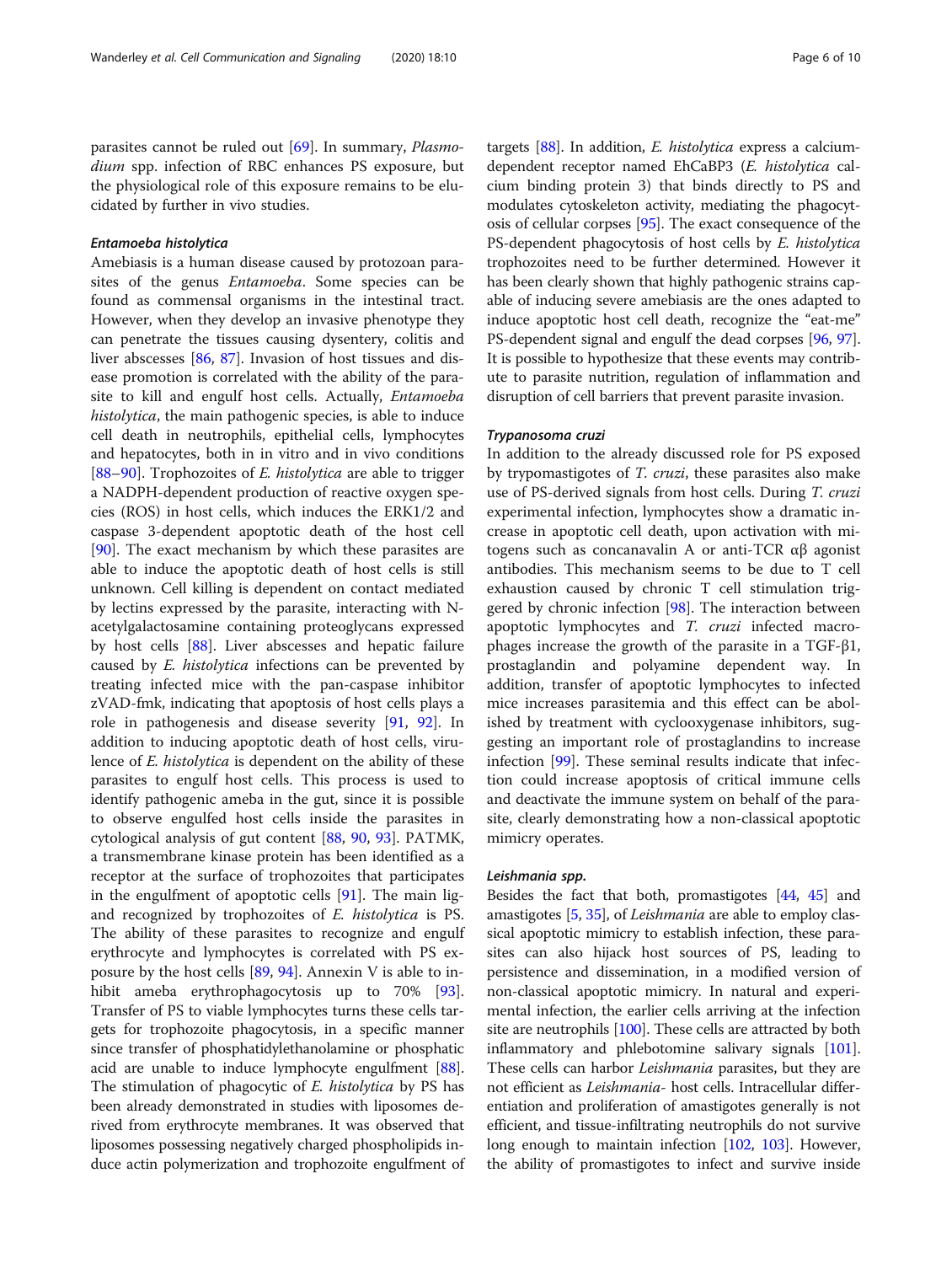|  |  |  |  |  | Table 1 Protozoan parasites in which apoptotic mimicry was described as important for disease establishment and development |  |  |
|--|--|--|--|--|-----------------------------------------------------------------------------------------------------------------------------|--|--|
|  |  |  |  |  |                                                                                                                             |  |  |

|                                 | Protozoan parasites                                                   |                                                                                        |                                        |                                                          |                                                                       |  |  |  |
|---------------------------------|-----------------------------------------------------------------------|----------------------------------------------------------------------------------------|----------------------------------------|----------------------------------------------------------|-----------------------------------------------------------------------|--|--|--|
|                                 | Leishmania spp                                                        | Plasmodium spp                                                                         | Toxoplasma gondii                      | Trypanosoma cruzi                                        | Entamoeba histolytica                                                 |  |  |  |
| Classical apoptotic mimicry     | PS exposure on<br>amastigotes and<br>promastigotes<br>[5, 37, 44, 45] |                                                                                        | PS exposure on<br>tachyzoites [51, 53] | PS exposure on<br>trypomastigotes [49]                   |                                                                       |  |  |  |
| Non-classical apoptotic mimicry | PS-exposing<br>neutrophils acting<br>as Trojan horses<br>[105, 106]   | PS exposure<br>on infected<br>RBC leading<br>to disease<br>development<br>[75, 76, 84] |                                        | Apoptotic T cells<br>modulating host<br>macrophages [99] | Phagocytosis of<br>PS-exposing apoptotic<br>host cells [89-91, 93-97] |  |  |  |

neutrophils permits these parasites to escape host innate protective mechanisms such as complement factors and antimicrobial enzymes [\[103\]](#page-9-0). Furthermore, infected neutrophils produce chemokines such as MIP1β, which are involved in macrophage attraction [[104](#page-9-0)], the preferential host cells. Shortly after being infected, neutrophils suffer apoptotic death, which in some cases can be regulated by the parasite. The conclusion when different mouse models are studied can vary. In different reports it was observed that the parasite could induce or postpone the death of the neutrophil [[105,](#page-9-0) [106](#page-9-0)]. However, in both cases, it is clear that infected neutrophils that undergoes apoptosis act as vessels to deliver parasites to macrophages, optimizing macrophage infection [[106](#page-9-0)]. This is due to the high competence of macrophages to recognize and engulf apoptotic cells and to the decrease in macrophage inflammatory activity [[71\]](#page-8-0). In this scenario, PS exposure by apoptotic neutrophils plays an important role in leishmanial infection, since PS is the main ligand to promote both engulfment and regulation of inflammation. Actually, human neutrophils infected with *L. major* parasites are engulfed by macrophages when they are annexin Vpositive and therefore are exposing PS at their surface [[106](#page-9-0)]. In this case, PS-exposing neutrophils act as Trojan horses, maintaining viable parasite and transferring them to macrophages [[105](#page-9-0)].

## Conclusions

Albeit apoptotic markers followed or not by apoptotic death, have been observed in unicellular organisms of several different groups of eukaryotes, the present review focuses exclusively on the role of PS exposure and recognition on the natural history of infection by unicellular parasites. The consequences of PS recognition in such events, independently of the origin of the cell exposing the ligand, includes induction of phagocytosis by host cells, infected cell clearance and adherence, induction of anti-PS antibodies as well as inhibition of the host inflammatory response. In the present review, we consider classical apoptotic mimicry when PS is exposed by the parasite itself and non-classical apoptotic mimicry when

host cells expose the ligand in the context of the infective process. Table 1 displays both situations. It is important to consider that the cell and molecular mechanisms involved in non-classical apoptotic mimicry are in general better understood than those that are responsible for the classical form of apoptotic mimicry. This is certainly true for the biochemical machinery involved in PS exposure by multicellular host organisms when compared to the mechanism involved in PS exposure by unicellular organisms, in spite of some evidences already obtained for *Leishmania* spp. [[39\]](#page-7-0). This is also the case regarding the molecular structure and the biosynthesis of phospholipids, including PS. As a matter of fact some controversy still remains regarding the presence and distribution of PS among the several differentiation forms of Leishmania spp. [\[107](#page-9-0), [108\]](#page-9-0).

It is clear that PS recognition is an important feature of host/pathogen interaction, not restricted to pathogenic protozoa, but also involved in the natural history of several important viral diseases.

#### Abbreviations

iNOS: Inducible nitric oxide synthase; iRBC: Infected red blood cell; KO: Knock out; MCP: Macrophage chemotactic protein; MIP1β: Macrophage inflammatory protein; NADPH: Nicotinamide adenine dinucleotide phosphate; NO: Nitric oxide; PfEMP1: P. falciparum erythrocyte membrane protein 1; PS: Phosphatidylserine; ROS: Reactive oxygen species; TGFβ1: Transforming growth fator β1ERKextracelular signal-regulated kinase

#### Acknowledgements

Not applicable.

#### Authors' contributions

JLMW, RAD and MAB wrote the manuscript. All authors read and approved the final manuscript.

#### Authors' information

MAB is a full professor at the Universidade Federal do Rio de Janeiro, Brazil. He was the leading researcher that firstly described the apoptotic mimicry and its consequences during parasite infections. RAD is an associate professor at the Universidade Estadual Norte Fluminense Darcy Ribeiro, Brazil. He described the role of phosphatidylserine (PS) exposure in experimental models of toxoplasmosis and Chagas disease. JLMW is an associate professor at the Universidade Federal do Rio de Janeiro, Brazil. He is responsible for the demonstration that PS is exposed by intracellular parasites as a counteractive response against host cell immune activation.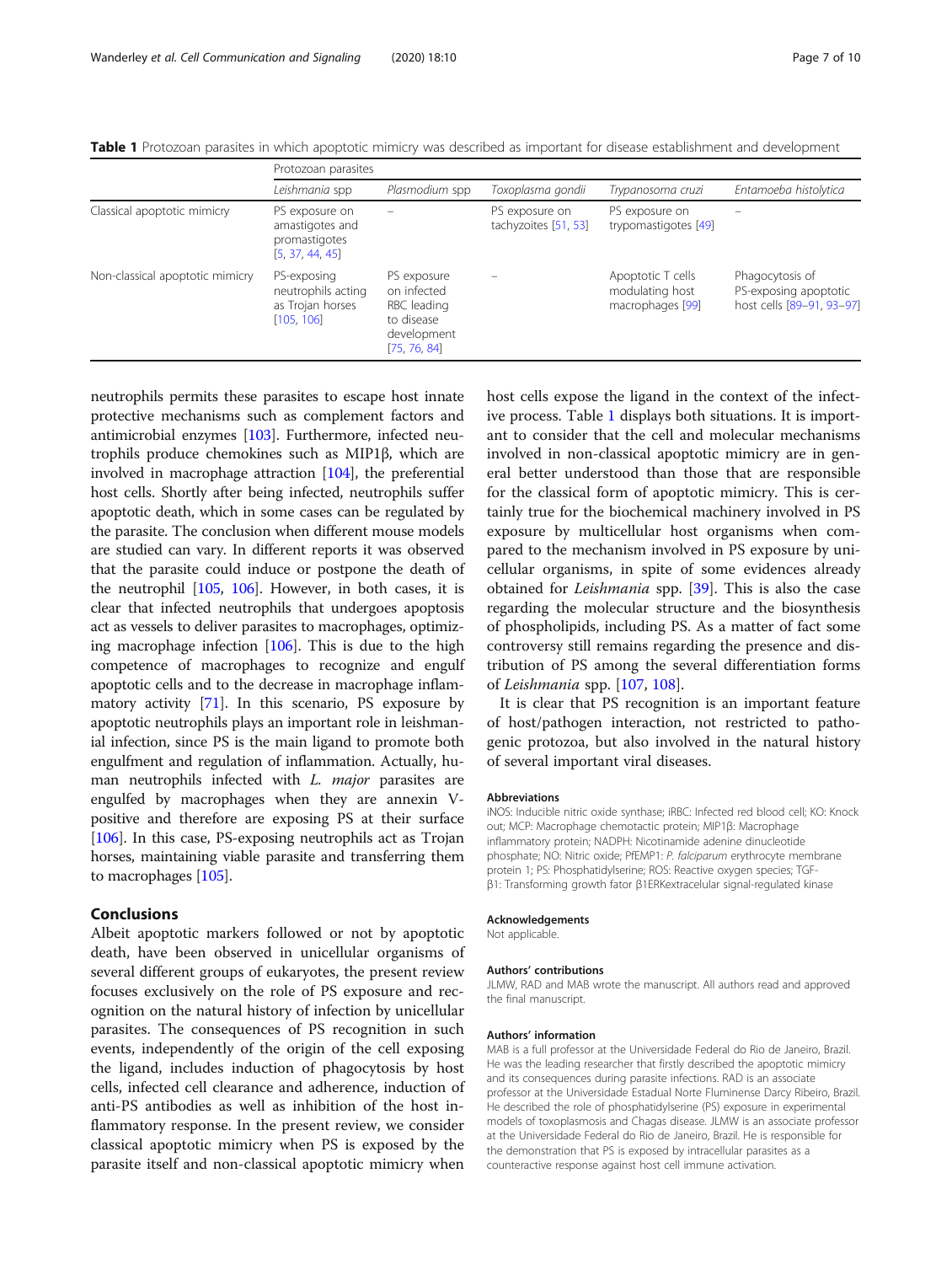## <span id="page-7-0"></span>Funding

No funding was received.

#### Availability of data and materials

Not applicable.

Ethics approval and consent to participate Not applicable.

#### Consent for publication

Not applicable.

## Competing interests

The authors declare that they have no competing interests.

#### Author details

<sup>1</sup> Laboratório de Imunoparasitologia, Campus UFRJ Macaé, Universidade Federal do Rio de Janeiro, Rio de Janeiro, RJ, Brazil. <sup>2</sup>Laboratório de Biologia Celular e Tecidual, Centro de Biociências e Biotecnologia, Universidade Estadual Norte-Fluminense, Campos dos Goytacazes, RJ, Brazil. <sup>3</sup>Instituto de Biofísica Carlos Chagas Filho, Universidade Federal do Rio de Janeiro, Rio de Janeiro, RJ, Brazil.

#### Received: 30 August 2019 Accepted: 11 November 2019 Published online: 15 January 2020

#### References

- 1. DosReis GA, Barcinski MA. Apoptosis and parasitism: from the parasite to the host immune response. Adv Parasitol. 2001;49:133–61.
- 2. Bruchhaus I, Roeder T, Rennenberg A, Heussler VT. Protozoan parasites: programmed cell death as a mechanism of parasitism. Trends Parasitol. 2007;23:376–83.
- 3. Kaczanowski S, Sajid M, Reece SE. Evolution of apoptosis-like programmed cell death in unicellular protozoan parasites. Parasit Vectors. 2011;4:44.
- 4. Luder CG, Gross U, Lopes MF. Intracellular protozoan parasites and apoptosis: diverse strategies to modulate parasite-host interactions. Trends Parasitol. 2001;17:480–6.
- de Freitas Balanco JM, Moreira ME, Bonomo A, Bozza PT, Amarante-Mendes G, Pirmez C, Barcinski MA. Apoptotic mimicry by an obligate intracellular parasite downregulates macrophage microbicidal activity. Curr Biol. 2001;11: 1870–3.
- 6. Fadok VA, Voelker DR, Campbell PA, Cohen JJ, Bratton DL, Henson PM. Exposure of phosphatidylserine on the surface of apoptotic lymphocytes triggers specific recognition and removal by macrophages. J Immunol. 1992;148:2207–16.
- 7. Fadok VA, de Cathelineau A, Daleke DL, Henson PM, Bratton DL. Loss of phospholipid asymmetry and surface exposure of phosphatidylserine is required for phagocytosis of apoptotic cells by macrophages and fibroblasts. J Biol Chem. 2001;276:1071–7.
- 8. Segawa K, Kurata S, Yanagihashi Y, Brummelkamp TR, Matsuda F, Nagata S. Caspase-mediated cleavage of phospholipid flippase for apoptotic phosphatidylserine exposure. Science. 2014;344:1164–8.
- 9. Monks J, Smith-Steinhart C, Kruk ER, Fadok VA, Henson PM. Epithelial cells remove apoptotic epithelial cells during post-lactation involution of the mouse mammary gland. Biol Reprod. 2008;78:586–94.
- 10. Erwig LP, Henson PM. Clearance of apoptotic cells by phagocytes. Cell Death Differ. 2008;15:243–50.
- 11. Birge RB, Boeltz S, Kumar S, Carlson J, Wanderley J, Calianese D, Barcinski M, Brekken RA, Huang X, Hutchins JT, et al. Phosphatidylserine is a global immunosuppressive signal in efferocytosis, infectious disease, and cancer. Cell Death Differ. 2016;23:962–78.
- 12. Amara A, Mercer J. Viral apoptotic mimicry. Nat Rev Microbiol. 2015;13:461–9.
- 13. Park M, Kang KW. Phosphatidylserine receptor-targeting therapies for the treatment of cancer. Arch Pharm Res. 2019;42:617–28.
- 14. Moller-Tank S, Maury W. Phosphatidylserine receptors: enhancers of enveloped virus entry and infection. Virology. 2014;468-470:565–80.
- 15. Nanbo A, Kawaoka Y. Molecular mechanism of externalization of Phosphatidylserine on the surface of Ebola virus particles. DNA Cell Biol. 2019;38:115–20.
- 16. Vanlandschoot P, Leroux-Roels G. Viral apoptotic mimicry: an immune evasion strategy developed by the hepatitis B virus? Trends Immunol. 2003;24:144–7.
- 17. Lima LG, Chammas R, Monteiro RQ, Moreira ME, Barcinski MA. Tumorderived microvesicles modulate the establishment of metastatic melanoma in a phosphatidylserine-dependent manner. Cancer Lett. 2009;283:168–75.
- 18. Sharma B, Kanwar SS. Phosphatidylserine: a cancer cell targeting biomarker. Semin Cancer Biol. 2018;52:17–25.
- 19. DeRose P, Thorpe PE, Gerber DE. Development of bavituximab, a vascular targeting agent with immune-modulating properties, for lung cancer treatment. Immunotherapy. 2011;3:933–44.
- 20. Fischer K, Voelkl S, Berger J, Andreesen R, Pomorski T, Mackensen A. Antigen recognition induces phosphatidylserine exposure on the cell surface of human CD8+ T cells. Blood. 2006;108:4094–101.
- 21. Tsuchiya M, Hara Y, Okuda M, Itoh K, Nishioka R, Shiomi A, Nagao K, Mori M, Mori Y, Ikenouchi J, et al. Cell surface flip-flop of phosphatidylserine is critical for PIEZO1-mediated myotube formation. Nat Commun. 2018;9:2049.
- 22. van den Eijnde SM, van den Hoff MJ, Reutelingsperger CP, van Heerde WL, Henfling ME, Vermeij-Keers C, Schutte B, Borgers M, Ramaekers FC. Transient expression of phosphatidylserine at cell-cell contact areas is required for myotube formation. J Cell Sci. 2001;114:3631–42.
- 23. van Kruchten R, Mattheij NJ, Saunders C, Feijge MA, Swieringa F, Wolfs JL, Collins PW, Heemskerk JW, Bevers EM. Both TMEM16F-dependent and TMEM16F-independent pathways contribute to phosphatidylserine exposure in platelet apoptosis and platelet activation. Blood. 2013;121:1850–7.
- 24. Rysavy NM, Shimoda LM, Dixon AM, Speck M, Stokes AJ, Turner H, Umemoto EY. Beyond apoptosis: the mechanism and function of phosphatidylserine asymmetry in the membrane of activating mast cells. Bioarchitecture. 2014;4:127–37.
- 25. Martin S, Pombo I, Poncet P, David B, Arock M, Blank U. Immunologic stimulation of mast cells leads to the reversible exposure of phosphatidylserine in the absence of apoptosis. Int Arch Allergy Immunol. 2000;123:249–58.
- 26. Martin SJ, Reutelingsperger CP, McGahon AJ, Rader JA, van Schie RC, LaFace DM, Green DR. Early redistribution of plasma membrane phosphatidylserine is a general feature of apoptosis regardless of the initiating stimulus: inhibition by overexpression of Bcl-2 and Abl. J Exp Med. 1995;182:1545–56.
- 27. Van den Eijnde SM, Boshart L, Reutelingsperger CP, De Zeeuw CI, Vermeij-Keers C. Phosphatidylserine plasma membrane asymmetry in vivo: a pancellular phenomenon which alters during apoptosis. Cell Death Differ. 1997;4:311–6.
- 28. James SL. Role of nitric oxide in parasitic infections. Microbiol Rev. 1995;59:533–47.
- 29. Leishmaniasis. [https://www.who.int/leishmaniasis/en/.](https://www.who.int/leishmaniasis/en/) Accessed 11 Nov 2019.
- 30. Bates PA. Revising Leishmania's life cycle. Nat Microbiol. 2018;3:529–30.
- 31. Sacks D, Noben-Trauth N. The immunology of susceptibility and resistance to Leishmania major in mice. Nat Rev Immunol. 2002;2:845–58.
- 32. Moreira ME, Del Portillo HA, Milder RV, Balanco JM, Barcinski MA. Heat shock induction of apoptosis in promastigotes of the unicellular organism Leishmania (Leishmania) amazonensis. J Cell Physiol. 1996;167:305–13.
- 33. Berman JD, Neva FA. Effect of temperature on multiplication of Leishmania amastigotes within human monocyte-derived macrophages in vitro. Am J Trop Med Hyg. 1981;30:318–21.
- 34. Mukkada AJ, Meade JC, Glaser TA, Bonventre PF. Enhanced metabolism of Leishmania donovani amastigotes at acid pH: an adaptation for intracellular growth. Science. 1985;229:1099–101.
- 35. Wanderley JL, Moreira ME, Benjamin A, Bonomo AC, Barcinski MA. Mimicry of apoptotic cells by exposing phosphatidylserine participates in the establishment of amastigotes of Leishmania (L) amazonensis in mammalian hosts. J Immunol. 2006;176:1834–9.
- 36. Wanderley JLM, Deolindo P, Carlsen E, Portugal AB, DaMatta RA, Barcinski MA, Soong L. CD4(+) T cell-dependent macrophage activation modulates sustained PS exposure on intracellular Amastigotes of Leishmania amazonensis. Front Cell Infect Microbiol. 2019;9:105.
- 37. Wanderley JLM, Thorpe PE, Barcinski MA, Soong L. Phosphatidylserine exposure on the surface of Leishmania amazonensis amastigotes modulates in vivo infection and dendritic cell function. Parasite Immunol. 2013;35:109–19.
- 38. Louis JA, Conceicao-Silva F, Himmelrich H, Tacchini-Cottier F, Launois P. Anti-leishmania effector functions of CD4+ Th1 cells and early events instructing Th2 cell development and susceptibility to Leishmania major in BALB/c mice. Adv Exp Med Biol. 1998;452:53–60.
- 39. Campos-Salinas J, Leon-Guerrero D, Gonzalez-Rey E, Delgado M, Castanys S, Perez-Victoria JM, Gamarro F. LABCG2, a new ABC transporter implicated in phosphatidylserine exposure, is involved in the infectivity and pathogenicity of Leishmania. PLoS Negl Trop Dis. 2013;7:e2179.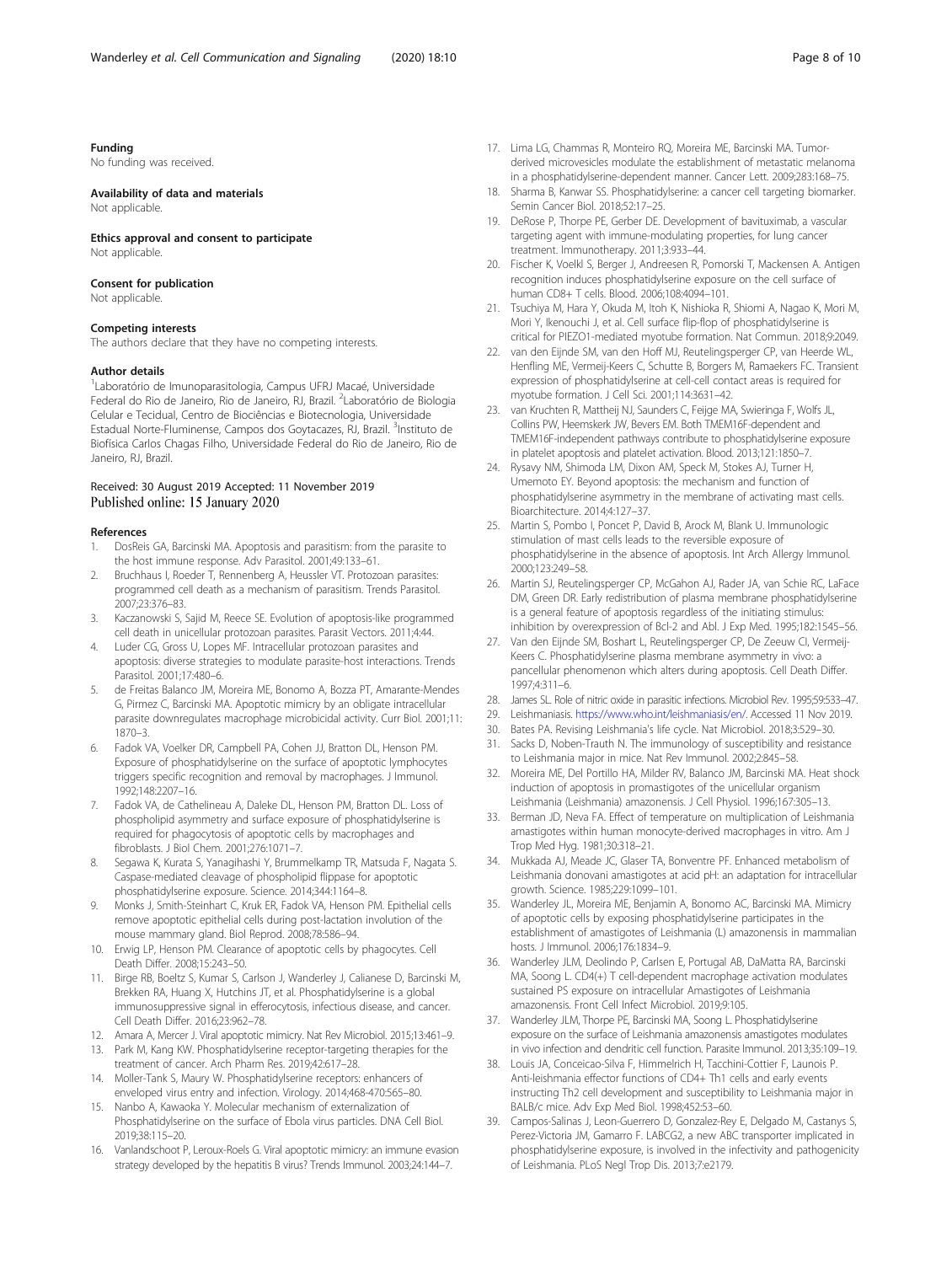- <span id="page-8-0"></span>40. Dolai S, Pal S, Yadav RK, Adak S. Endoplasmic reticulum stress-induced apoptosis in Leishmania through Ca2+−dependent and caspaseindependent mechanism. J Biol Chem. 2011;286:13638–46.
- 41. Garcia FP, Henrique da Silva Rodrigues J, din ZU, Rodrigues-Filho E, Ueda-Nakamura T, Auzely-Velty R, Nakamura CV. A3K2A3-induced apoptotic cell death of Leishmania amazonensis occurs through caspase- and ATP-dependent mitochondrial dysfunction. Apoptosis. 2017;22:57–71.
- 42. Getachew F, Gedamu L. Leishmania donovani mitochondrial iron superoxide dismutase a is released into the cytosol during miltefosine induced programmed cell death. Mol Biochem Parasitol. 2012;183:42–51.
- 43. Crauwels P, Bohn R, Thomas M, Gottwalt S, Jackel F, Kramer S, Banke E, Tenzer S, Walther P, Bastian M, van Zandbergen G. Apoptotic-like Leishmania exploit the host's autophagy machinery to reduce T-cellmediated parasite elimination. Autophagy. 2015;11:285–97.
- 44. van Zandbergen G, Bollinger A, Wenzel A, Kamhawi S, Voll R, Klinger M, Muller A, Holscher C, Herrmann M, Sacks D, et al. Leishmania disease development depends on the presence of apoptotic promastigotes in the virulent inoculum. Proc Natl Acad Sci U S A. 2006;103:13837–42.
- 45. Wanderley JL, Pinto da Silva LH, Deolindo P, Soong L, Borges VM, Prates DB, de Souza AP, Barral A, Balanco JM, do Nascimento MT, et al. Cooperation between apoptotic and viable metacyclics enhances the pathogenesis of Leishmaniasis. PLoS One. 2009;4:e5733.
- 46. Inbar E, Hughitt VK, Dillon LA, Ghosh K, El-Sayed NM, Sacks DL. TheTranscriptome of Leishmania major developmental stages in their natural sand Fly vector. MBio. 2017;8:e00029–17.
- 47. Lidani KCF, Andrade FA, Bavia L, Damasceno FS, Beltrame MH, Messias-Reason IJ, Sandri TL. Chagas disease: from discovery to a worldwide health problem. Front Public Health. 2019;7:166.
- de Souza W, de Carvalho TM, Barrias ES. Review on Trypanosoma cruzi: host cell interaction. Int J Cell Biol. 2010;2010:295394.
- 49. Damatta RA, Seabra SH, Deolindo P, Arnholdt AC, Manhaes L, Goldenberg S, de Souza W. Trypanosoma cruzi exposes phosphatidylserine as an evasion mechanism. FEMS Microbiol Lett. 2007;266:29–33.
- 50. Cenci-Goga BT, Rossitto PV, Sechi P, McCrindle CM, Cullor JS. Toxoplasma in animals, food, and humans: an old parasite of new concern. Foodborne Pathog Dis. 2011;8:751–62.
- 51. Seabra SH, de Souza W, Damatta RA. Toxoplasma gondii exposes phosphatidylserine inducing a TGF-beta1 autocrine effect orchestrating macrophage evasion. Biochem Biophys Res Commun. 2004;324:744–52.
- 52. Cabral GRA, Wang ZT, Sibley LD, DaMatta RA. Inhibition of nitric oxide production in activated macrophages caused by toxoplasma gondii infection occurs by distinct mechanisms in different mouse macrophage cell lines. Front Microbiol. 2018;9:1936.
- 53. Santos TA, Portes Jde A, Damasceno-Sa JC, Caldas LA, Souza W, Damatta RA, Seabra SH. Phosphatidylserine exposure by toxoplasma gondii is fundamental to balance the immune response granting survival of the parasite and of the host. PLoS One. 2011;6:e27867.
- 54. Morisaki JH, Heuser JE, Sibley LD. Invasion of toxoplasma gondii occurs by active penetration of the host cell. J Cell Sci. 1995;108(Pt 6):2457–64.
- 55. Mammari N, Halabi MA, Yaacoub S, Chlala H, Darde ML, Courtioux B. Toxoplasma gondii modulates the host cell responses: an overview of apoptosis pathways. Biomed Res Int. 2019;2019:6152489.
- 56. Alberdi P, Espinosa PJ, Cabezas-Cruz A, de la Fuente J. Anaplasma phagocytophilum manipulates host cell apoptosis by different mechanisms to establish infection. Vet Sci. 2016;3:15.
- 57. Rodrigues V, Cordeiro-da-Silva A, Laforge M, Ouaissi A, Silvestre R, Estaquier J. Modulation of mammalian apoptotic pathways by intracellular protozoan parasites. Cell Microbiol. 2012;14:325–33.
- 58. Galluzzi L, Brenner C, Morselli E, Touat Z, Kroemer G. Viral control of mitochondrial apoptosis. PLoS Pathog. 2008;4:e1000018.
- 59. Albert ML. Death-defying immunity: do apoptotic cells influence antigen processing and presentation? Nat Rev Immunol. 2004;4:223–31.
- 60. Albert ML, Pearce SF, Francisco LM, Sauter B, Roy P, Silverstein RL, Bhardwaj N. Immature dendritic cells phagocytose apoptotic cells via alphavbeta5 and CD36, and cross-present antigens to cytotoxic T lymphocytes. J Exp Med. 1998;188:1359–68.
- 61. Blachere NE, Darnell RB, Albert ML. Apoptotic cells deliver processed antigen to dendritic cells for cross-presentation. PLoS Biol. 2005;3:e185.
- 62. Sauter B, Albert ML, Francisco L, Larsson M, Somersan S, Bhardwaj N. Consequences of cell death: exposure to necrotic tumor cells, but not

primary tissue cells or apoptotic cells, induces the maturation of immunostimulatory dendritic cells. J Exp Med. 2000;191:423–34.

- 63. De Niz M, Heussler VT. Rodent malaria models: insights into human disease and parasite biology. Curr Opin Microbiol. 2018;46:93–101.
- 64. Romoli O, Gendrin M. The tripartite interactions between the mosquito, its microbiota and Plasmodium. Parasit Vectors. 2018;11:200.
- 65. Cowman AF, Healer J, Marapana D, Marsh K. Malaria: biology and disease. Cell. 2016;167:610–24.
- 66. Le wis SM, Williams A, Eisenbarth SC. Structure and function of the immune system in the spleen. Sci Immunol. 2019;4:eaau6085
- 67. de Back DZ, Kostova EB, van Kraaij M, van den Berg TK, van Bruggen R. Of macrophages and red blood cells; a complex love story. Front Physiol. 2014;5:9.
- 68. Lutz HU, Bogdanova A. Mechanisms tagging senescent red blood cells for clearance in healthy humans. Front Physiol. 2013;4:387.
- 69. Boulet C, Doerig CD, Carvalho TG. Manipulating Eryptosis of human red blood cells: a novel antimalarial strategy? Front Cell Infect Microbiol. 2018;8:419.
- 70. Qadri SM, Bissinger R, Solh Z, Oldenborg PA. Eryptosis in health and disease: a paradigm shift towards understanding the (patho) physiological implications of programmed cell death of erythrocytes. Blood Rev. 2017;31:349–61.
- 71. Fadok VA, Bratton DL, Konowal A, Freed PW, Westcott JY, Henson PM. Macrophages that have ingested apoptotic cells in vitro inhibit proinflammatory cytokine production through autocrine/paracrine mechanisms involving TGF-beta, PGE2, and PAF. J Clin Invest. 1998;101:890–8.
- 72. Landau I, Chabaud AG, Mora-Silvera E, Coquelin F, Boulard Y, Renia L, Snounou G. Survival of rodent malaria merozoites in the lymphatic network: potential role in chronicity of the infection. Parasite. 1999;6:311–22.
- 73. Wykes MN, Kay JG, Manderson A, Liu XQ, Brown DL, Richard DJ, Wipasa J, Jiang SH, Jones MK, Janse CJ, et al. Rodent blood-stage Plasmodium survive in dendritic cells that infect naive mice. Proc Natl Acad Sci U S A. 2011;108: 11205–10.
- 74. Eda S, Sherman IW. Cytoadherence of malaria-infected red blood cells involves exposure of phosphatidylserine. Cell Physiol Biochem. 2002;12:373–84.
- 75. Sherman IW, Prudhomme J, Tait JF. Altered membrane phospholipid asymmetry in Plasmodium falciparum-infected erythrocytes. Parasitol Today. 1997;13:242–3.
- 76. Totino PR, Lopes SC. Insights into the Cytoadherence phenomenon of Plasmodium vivax: the putative role of Phosphatidylserine. Front Immunol. 2017;8:1148.
- 77. Pasternak ND, Dzikowski R. PfEMP1: an antigen that plays a key role in the pathogenicity and immune evasion of the malaria parasite Plasmodium falciparum. Int J Biochem Cell Biol. 2009;41:1463–6.
- 78. Butthep P, Wanram S, Pattanapanyasat K, Vattanaviboon P, Fucharoen S, Wilairat P. Cytoadherence between endothelial cells and P. falciparum infected and noninfected normal and thalassemic red blood cells. Cytometry B Clin Cytom. 2006;70:432–42.
- 79. Totino PR, Magalhaes AD, Silva LA, Banic DM, Daniel-Ribeiro CT, Ferreira-da-Cruz Mde F. Apoptosis of non-parasitized red blood cells in malaria: a putative mechanism involved in the pathogenesis of anaemia. Malar J. 2010;9:350.
- 80. Alesutan I, Bobbala D, Qadri SM, Estremera A, Foller M, Lang F. Beneficial effect of aurothiomalate on murine malaria. Malar J. 2010;9:118.
- 81. Pattanapanyasat K, Sratongno P, Chimma P, Chitjamnongchai S, Polsrila K, Chotivanich K. Febrile temperature but not proinflammatory cytokines promotes phosphatidylserine expression on Plasmodium falciparum malaria-infected red blood cells during parasite maturation. Cytometry A. 2010;77:515–23.
- 82. Foller M, Bobbala D, Koka S, Boini KM, Mahmud H, Kasinathan RS, Shumilina E, Amann K, Beranek G, Sausbier U, et al. Functional significance of the intermediate conductance Ca2+−activated K+ channel for the short-term survival of injured erythrocytes. Pflugers Arch. 2010;460:1029–44.
- 83. Totino PR, Daniel-Ribeiro CT, Ferreira-da-Cruz MF. Evidencing the role of Erythrocytic apoptosis in malarial Anemia. Front Cell Infect Microbiol. 2016;6:176.
- 84. Facer CA, Agiostratidou G. High levels of anti-phospholipid antibodies in uncomplicated and severe Plasmodium falciparum and in P. vivax malaria. Clin Exp Immunol. 1994;95:304–9.
- 85. Barber BE, Grigg MJ, Piera K, Amante FH, William T, Boyle MJ, Minigo G, Dondorp AM, JS MC, Anstey NM. Anti-phosphatidylserine IgM nd IgG antibodies are higher in vivax than falciparum malaria, and associated with early anemia in both species. J Infect Dis. 2019;220:1435.
- 86. Betanzos A, Banuelos C, Orozco E. Host invasion by pathogenic amoebae: epithelial disruption by parasite proteins. Genes (Basel). 2019;10:618.